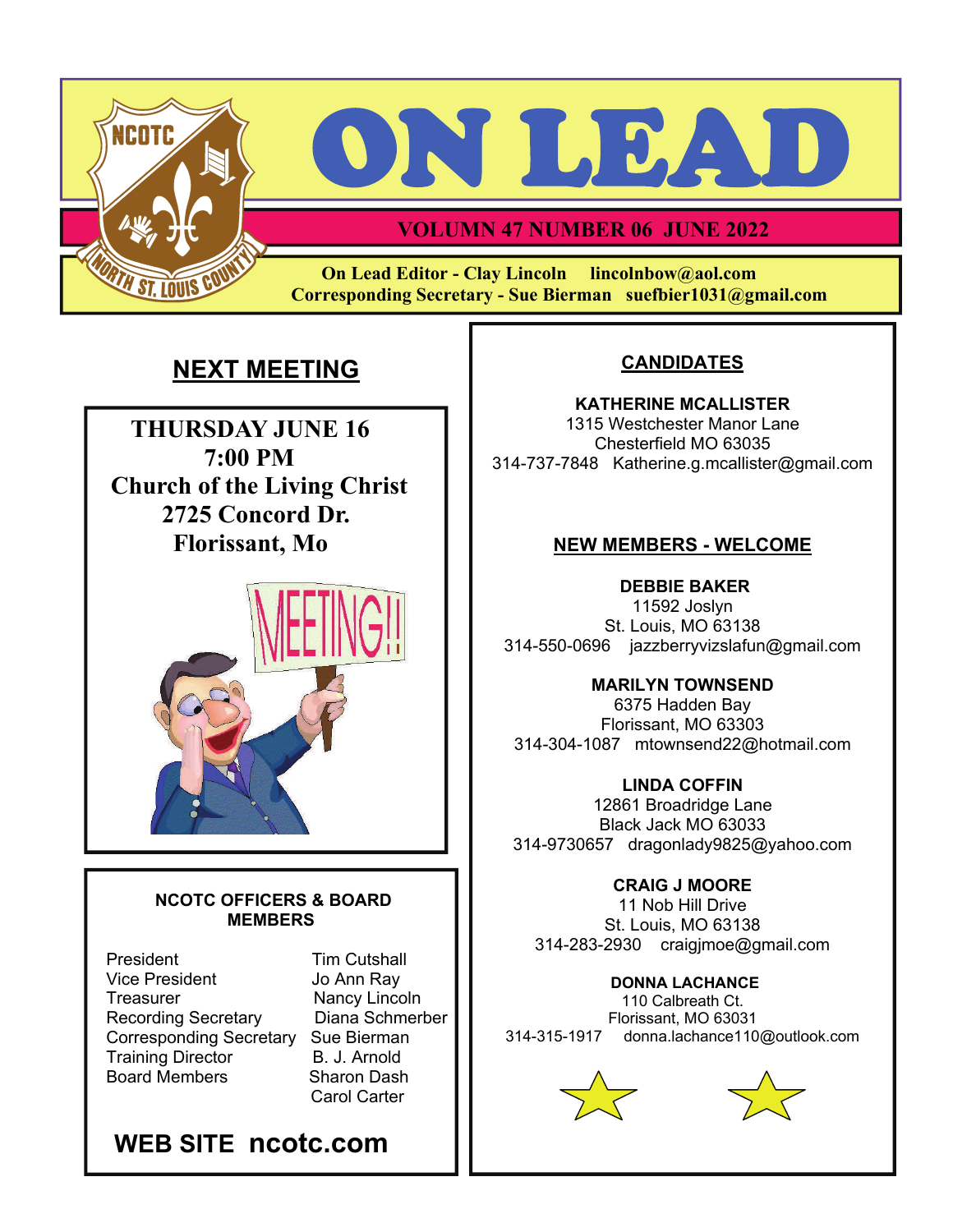The President's Gavel

Greetings members. Our June trial is just around the corner. If you are able to work please contact Ginger Kinion.

Please remember that if you want to learn the ins and outs of club functions there are many members available to show you the ropes of whatever job you would be interested in. We are always looking for help.

Thanks. Tim

## **UPCOMING NCOTC EVENTS - SAVE THE DATES**

 **June 24-26, 2022 NCOTC Obedience and Rally Trial.** 

 **3 obedience and 4 rally trials Judges are Fred Buroff, Lynn Tamms Rick Cox and Jamie Sieveking (Rally)** 

 **August 27, 2022 Show and Go at Westinn** 

 **October 8-9, 2022 NCOTC Obedience and Rally Trial.** 

 **2 obedience and 3 rally trials Judges are Louise Botko, Howard Glatstein and Tina Ward (Rally)** 

 **Dec. 10-11, 2022 NCOTC Obedience and Rally Traial.** 

 **2 obedience and 3 rally trials Judges are James Comunale and Charlotte Mielziner This trial will offer all Rally classes and Obedience will be Novice and Beginner Novice only** 

 **All events will be held at Westinn Kennels in Wentzville, MO and the secretary for all tials will be Theresa Corcoran - teresa@gameonk(events.com** 

 **Donna Clifford is in charge of both Show and Go events.**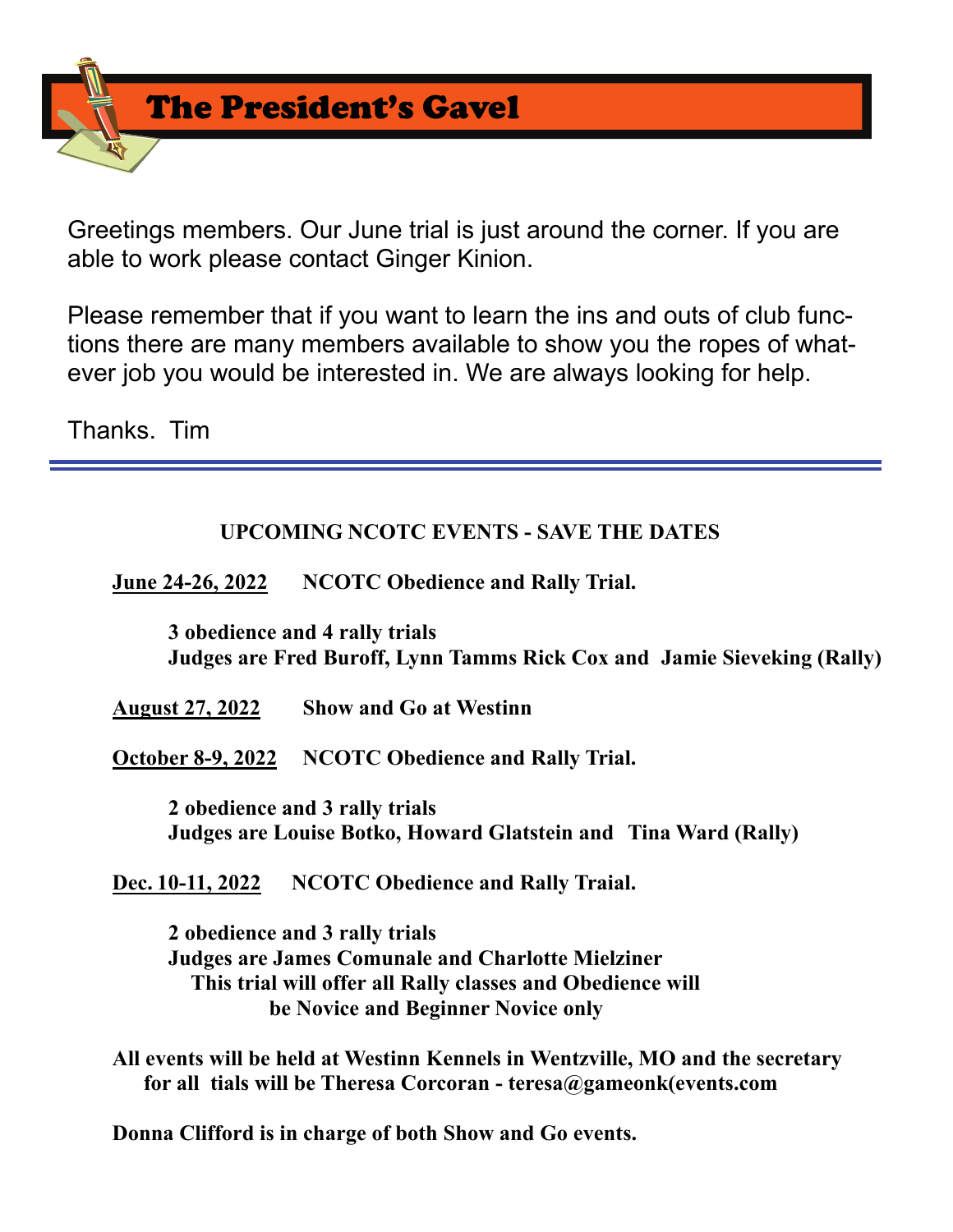# **TRAINING DIRECTOR UPDATE**

All classes are up and running. The next session will begin July 18<sup>th.</sup>

On June 5th trainers gathered to discuss the increase in aggressive dogs we are having in class. Several suggestions were made, a chart that gives clues to notice if a dog is becoming aggressive, trainers calling the owner if on the enrollment form they indicate aggression, several different types of questions to ask, and several more.

First and foremost, most of us are not trained to handle aggressive dogs and most importantly, the safety of our training members and the other students and dogs is our first concern.

A list of people in our area that handle and can evaluate aggressive dogs is available.

Another reminder, if you are in the building training your dog by yourself, keep the door locked. If approached by someone who wants information please handle appropriately. If at any time you feel in danger you call 911.

As the summer brings higher temperatures, make sure you adjust the AC appropriately. Please keep yourself and your 4 pawed friend healthy and safe.

BJ Arnold





## HAPPY BIRTHDAY **JUNE** Bryan Clifford - 6 Sally McLees - 22 Missy Kichline - 27 Pam Fletcher - 26 **JULY** Allen Bierman - 4 Nancy Lincoln - 15

Donna Clifford - 22

Note - Let Sue Bierman know your birthday so we can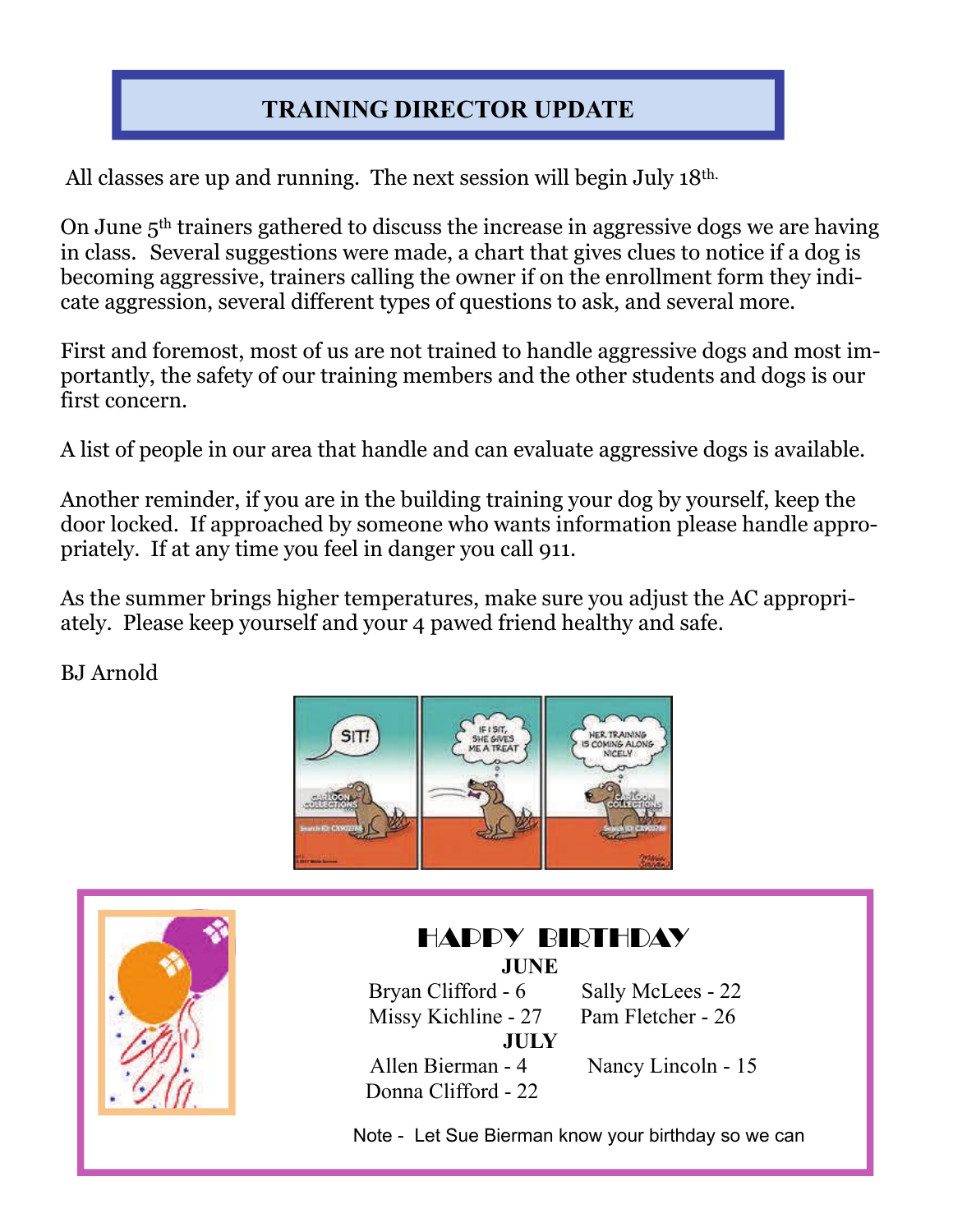

# **MEMBER SPOTLIGHT OF THE MONTH MEMBER SPOTLIGHT OF THE MONTH**

A new feature has been added to our monthly meetings. One member will be A new feature has been added to our monthly meetings. One member will be chosen to tell the membership something about themselves that is non dog chosen to tell the membership something about themselves that is non dog related. related.

This month Sharon Dash shared the story about her Honor Flight as a Viet-This month Sharon Dash shared the story about her Honor Flight as a Vietnam Veteran. nam Veteran.

Please email Ginger at **gkinion@sbcglobal.net** if something has happened recently and you would like to share with the club. Examples: Just moved to a cently and you would like to share with the club. Examples: Just moved to a new house, took a vacation, got a new job or promotion, received an honor at new house, took a vacation, got a new job or promotion, received an honor at work, appeared on television, became a grandparent etc, etc. Just make sure work, appeared on television, became a grandparent etc, etc. Just make sure it is non dog related. it is non dog related.

It would be interesting to find out more about our members. It would be interesting to find out more about our members.

# **FOR SALE**

Four sets of articles used for miniature schnauzers.

- 1. Very good condition. 4 inch bar width, 1/2 inch bar radius, 2 1/4 inch ends Articles 1-5. \$50
- 2. Like new. 3 inch bar width, 2 1/3 inch ends. Also 3 white gloves Articles 1-6. \$70
- 3. Used but could be a practice set. 3 1/2 bar width, 3/1/4 inch ends Articles 1-6. \$40
- 4. Very used articles. \$20

Contact Marilyn Oxandate at oxandale@aol.com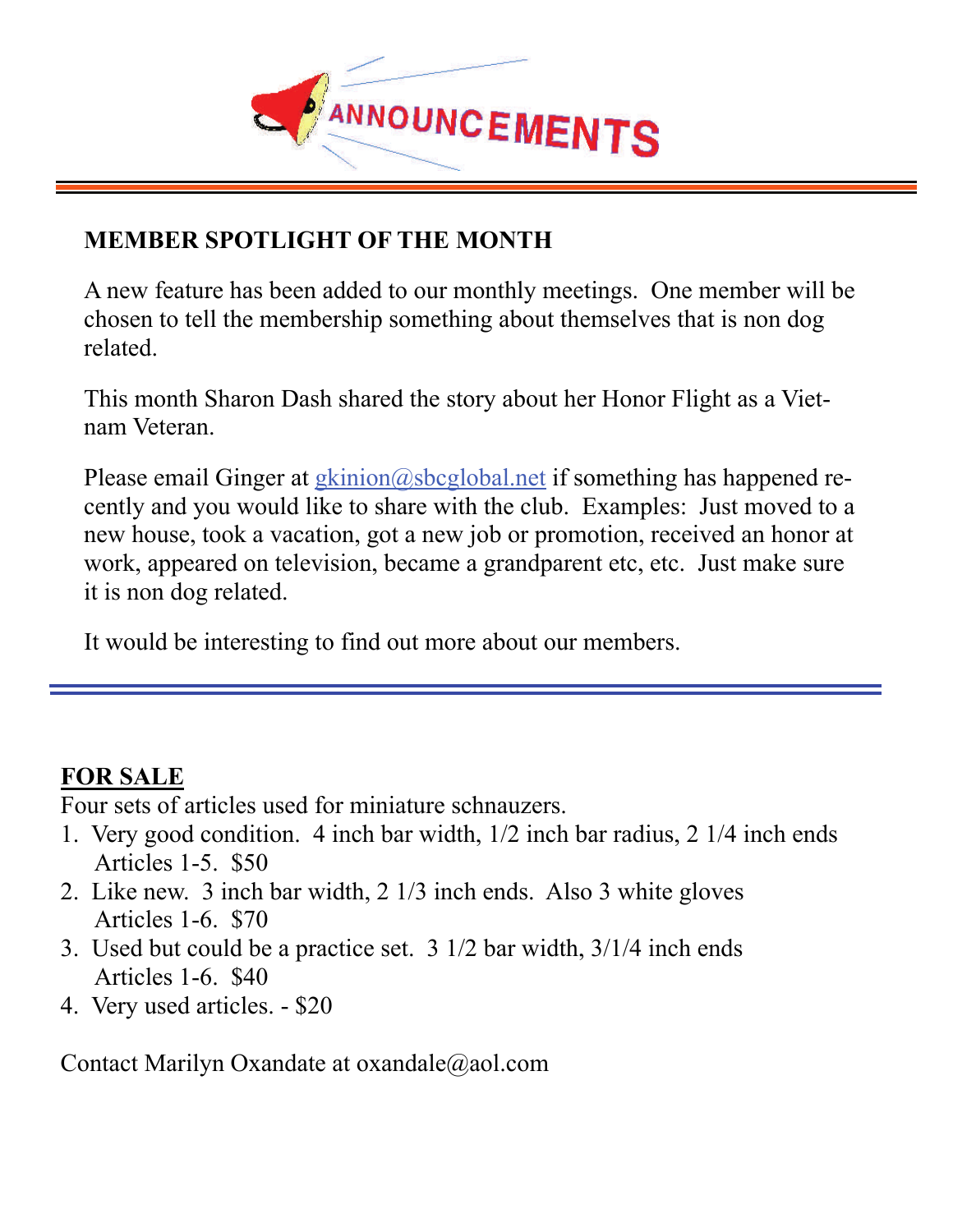

# Future Obedience and Agility Trials

# Check the AKC web site for accuracy

## June 2022

- 02 Gateway Terrier Assoc Obedience @ Purina
- 10-12 Mound City OTC Agility @ Kim's
- 17-19 Schipperke Club of America Agility @ Kim's
- **24-26 NCOTC Obedience & Rally @ Westinn**
- 24-26 Old English Sheepdog Club Agility @ Wood River
- 30-31 DTC of Champaign-Urbana Rally @ Urbana

## July 2022

- 07-08 AKC Rally National Championship @ Wilmington,OH
- 08-09 Show Me Agility Club Agility @ Westinn
- 09-10 AKC Obedience National Championship @ Wilmington, OH
- 15-17 Tri-County Agility Club Obedience @ Westinn
- 22-24 American Spaniel Club Agility @ Purina
- 23-24 American Spaniel Club Obedience @ Purina

## August 2022

- 05-07 Greater Stl Sheltie Club Agility @ Purina
- 12-14 Jefferson County KC Obedience @ Purina
- 19-21 Greater Stl Agility Club Agility @ Glen Carbon
- 26-27 Triune Agility Club Agility @ Wood River

# **27 NCOTC Show & Go @ Westinn**

# September 2022

- 02-04 Mound City OTC Agility @ Kim's
- 04-05 Tri-County Agility Club Agility @ Westinn
- 17-18 Peoria OTC Obedience @ Pottstown
- 30-31 Greater Stl Agility Club Agility @ Glen Carbon

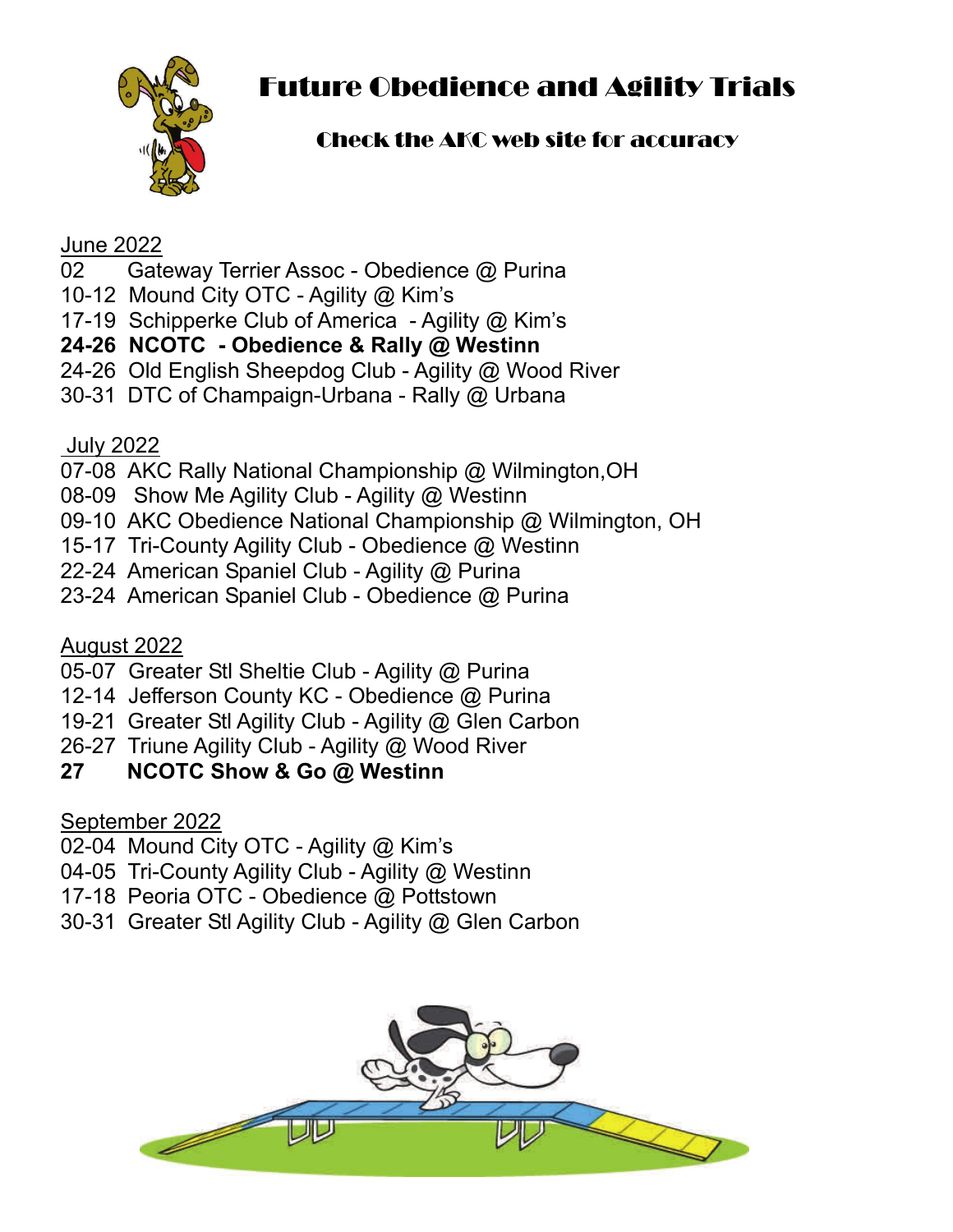# **What All Stewards Should Know: (Items 15-16 are new this year so please read)**

- 1. Report to your ring 30 minutes before the start of class for judge's instructions. Allow enough time for traffic, and to get your coffee and donut.
- 2. Introduce yourself to the judge.
- 3. Wear your steward's badge.
- 4. Maintain a clean ring. Keep clutter off the table and drinks away from the judge's books. If the table is inside the ring no food or drinks are allowed. Offer to straighten mats if a dog messes them up.
- 5. Dogs are not allowed in the ring prior to judging, during lunch or before the judge invites them in. Never leave the ring unattended. One steward needs to be in attendance at all times except during lunch.
- 6. The judge may never look at the catalog.
- 7. Before a dog and handler enters the ring verify that the jumps are set correctly and that the armband is correct. Look for unusual circumstances and alert the judge for things such as toys, cell phones, tags on collars,bait bags, etc. before the dog enters the ring. Make sure all dogs enter the ring on leash and do not let them exit until the leash is on.
- 8. Report absentees to the judge.
- 9. Always pay attention and never hold up judging by being late for duties.
- 10. Never discuss a dog's performance with the judge.
- 11. Indicate on the poster the time for lunch as soon as the judge knows.
- 12. Make sure you know how the judge wants to handle conflicts.
- 13. Make sure the judge is provided with refreshments.
- 14. Be polite and helpful to exhibitors. Never give training advise or argue with them.
- 15.Do not touch the dog in order to keep it from leaving the ring. You can stand in front of the gate but do not try to physically keep the dog from leaving.
- 16. Cones are now used for the figure 8. Most judges leave the cones in the ring but if not be sure to be alert to bring in the cones for each dog.
- 17. Utility articles. Make sure you have clean hands. If you touch food, wash hands thoroughly. Put articles six inches apart and never return the two you touch to the bag.
- 18. All jumps are slightly different. Practice setting the jump before the class starts. Know how many boards you will need before time to set the jumps for the next dog.
- 19. If you are a timer for rally, make sure the 5 digit time is recorded. Always be alert to start and stop timer and report to the judge immediately if there is a malfunction. It is wise to use two stop watches.
- 20. If you are a Rally table steward make sure you write information in the judge's book as soon as you receive the score sheet. Use a blue or black pen, not a pencil. If the judge's book has carbon copies, make sure your writing goes through to the last page.
- 21. Don't ever let the judge set up the ring without stewards helping unless they request to do it alone.
- 22. Help pull rally signs as soon as you get to the trial.

By Ginger Kinion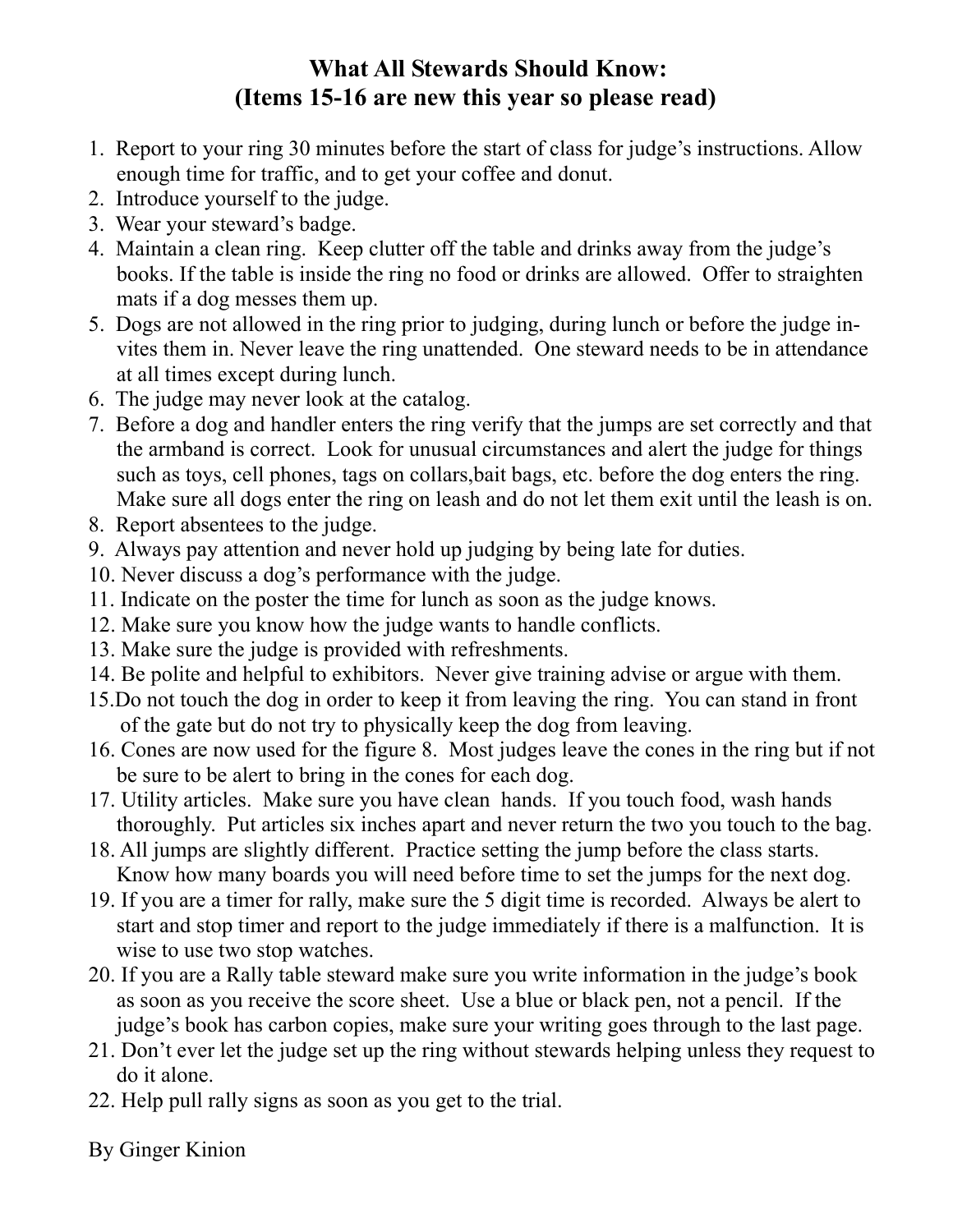







**Ginger Kinion And Kirby NEW RALLY CHAMPION May 22, 2022** 



**Chris Carter & True CDX AND BCAT** 



**B J Arnold & Zander RA - RALLY ADV**